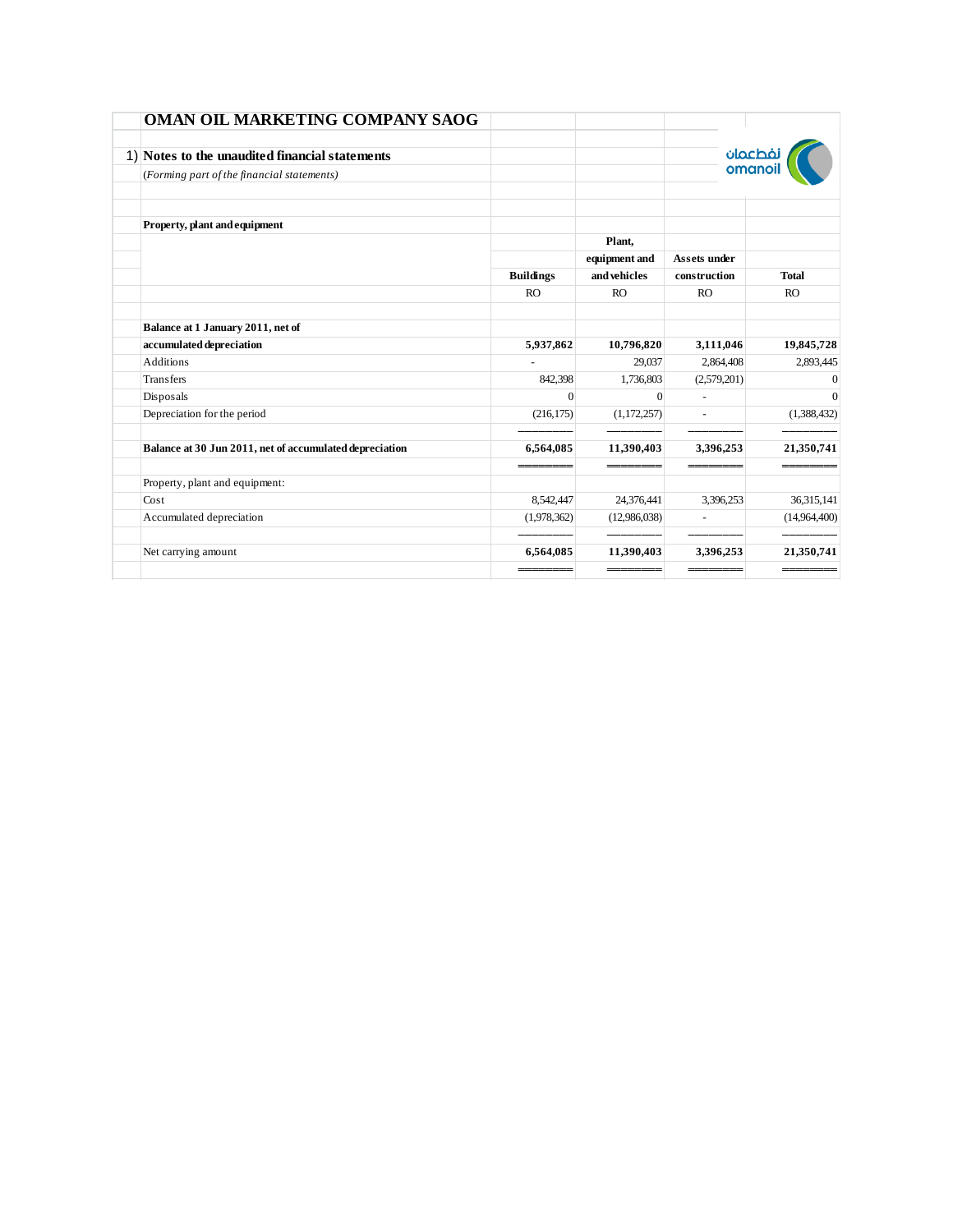| <b>OMAN OIL MARKETING COMPANY SAOG</b><br>Notes to the unaudited financial statements                       |                             |                         |                    |
|-------------------------------------------------------------------------------------------------------------|-----------------------------|-------------------------|--------------------|
| (Forming part of the financial statements)                                                                  |                             | نفطعمان<br>omanoil      |                    |
|                                                                                                             |                             |                         |                    |
| 2) Inventories                                                                                              |                             |                         |                    |
|                                                                                                             | 30/06/2011<br>$\mathbf{RO}$ | 30/06/2010<br>RO        | 31/12/2010<br>RO   |
| Oil and lubricants                                                                                          | 4,190,046                   | 4,716,474               | 2,982,315          |
| <b>Stores</b>                                                                                               | 7,497                       | 7,497                   | 7,497              |
| Provision for slow moving stock                                                                             | (15,000)                    | (88,000)                | (45,000)           |
|                                                                                                             | 4,182,543                   | 4,635,971               | 2,944,812          |
|                                                                                                             |                             |                         |                    |
| 3) Accounts receivable and prepayments                                                                      |                             |                         |                    |
|                                                                                                             | 30/06/2011                  | 30/06/2010              | 31/12/2010         |
|                                                                                                             | RO                          | RO                      | RO                 |
| Trade receivables                                                                                           | 25,398,506                  | 22,540,329              | 20,261,334         |
| Less: impairment provision                                                                                  | (706, 180)                  | (847, 452)              | (751, 144)         |
|                                                                                                             | 24,692,326                  | 21,692,878              | 19,510,190         |
| Amounts due from related parties                                                                            | 453,809                     | 378,239                 | 661,729            |
| Other receivables                                                                                           | 414,938                     | 410,390                 | 422,544            |
| Prepaid expenses                                                                                            | 1,240,013                   | 989,570                 | 1,217,698          |
|                                                                                                             | 26,801,087                  | 23,471,077              | 21,812,161         |
|                                                                                                             |                             |                         |                    |
| Changes to the level of impairment provision for trade accounts receivable during the period are as follows | 30/06/2011                  | 30/06/2010              | 31/12/2010         |
|                                                                                                             | RO                          | RO                      | RO                 |
|                                                                                                             |                             |                         |                    |
| Balance at 1 January<br>Writeback/Provided during the year                                                  | 751,144<br>41,489           | 839,907<br>12,492       | 839,907<br>(2,683) |
| Written off during the year - net                                                                           | (86, 453)                   | (4,948)                 | (86,080)           |
|                                                                                                             |                             |                         |                    |
| Balance at 31 March/December                                                                                | 706,180                     | 847,452                 | 751,144            |
| 4) Number of Shares                                                                                         |                             |                         |                    |
|                                                                                                             | 30/06/2011                  | 30/06/2010              | 31/12/2010         |
|                                                                                                             | <b>Number of shares</b>     | Number of shares        | Number of shares   |
| 3,225,000 Multi-vote shares of RO 0.1 each                                                                  | 3,225,000                   | 3,225,000               | 3,225,000          |
| 61,275,000 Ordinary shares of RO 0.1 each                                                                   | 61,275,000                  | 61,275,000              | 61,275,000         |
|                                                                                                             |                             |                         |                    |
|                                                                                                             | 64,500,000                  | 64,500,000              | 64,500,000         |
|                                                                                                             | 30/06/2011                  | 30/06/2010              | 31/12/2010         |
|                                                                                                             | <b>Number of shares</b>     | <b>Number of shares</b> | Number of shares   |
| Oman Oil Company SAOC - Multi-vote shares                                                                   | 3,225,000                   | 3,225,000               | 3,225,000          |
| - Ordinary shares                                                                                           | 28,380,000                  | 28,380,000              | 28,380,000         |
|                                                                                                             | 31,605,000                  | 31,605,000              | 31,605,000         |
|                                                                                                             |                             |                         |                    |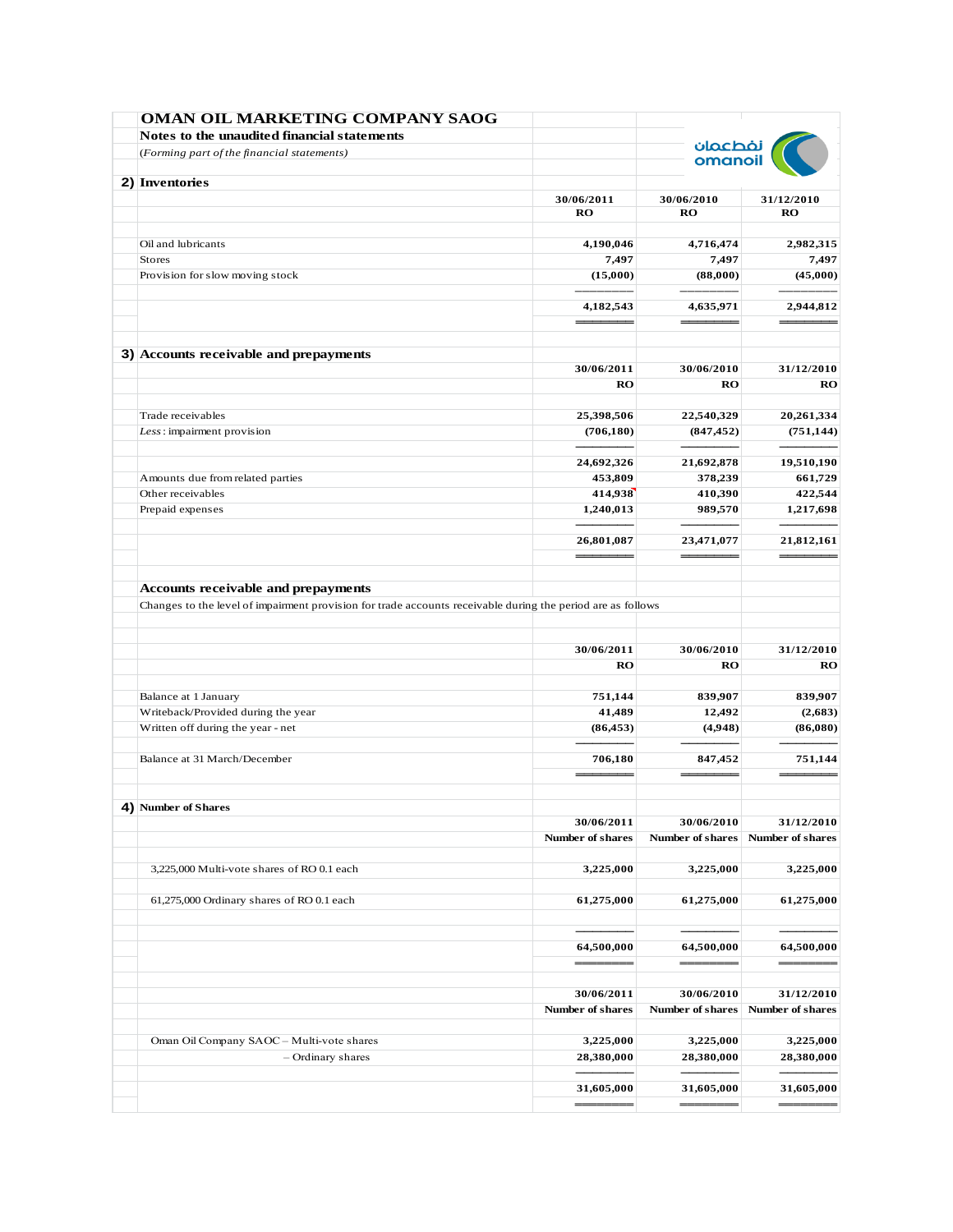| OMAN OIL MARKETING COMPANY SAOG                                            |            |                    |            |
|----------------------------------------------------------------------------|------------|--------------------|------------|
| Notes to the unaudited financial statements                                |            | نفطعمان<br>omanoil |            |
| (Forming part of the financial statements)                                 |            |                    |            |
| 5) Employee's end of service benefits                                      |            |                    |            |
|                                                                            |            |                    |            |
|                                                                            | 30/06/2011 | 30/06/2010         | 31/12/2010 |
|                                                                            | <b>RO</b>  | <b>RO</b>          | RO         |
| Movements in the liability recognised in the balance sheet are as follows: |            |                    |            |
| Accrual as at 1 January                                                    | 187,717    | 178,265            | 178,265    |
| Accrued during the year                                                    | 21,527     | 14,102             | 42,005     |
| End of service benefits paid / adjustment                                  | (0)        | (19,589)           | (32, 553)  |
|                                                                            |            |                    |            |
| Accrual as at 31 March/December                                            | 209,244    | 172,778            | 187,717    |
| 6) Accounts payable and accruals                                           |            |                    |            |
|                                                                            |            |                    |            |
|                                                                            | 30/06/2011 | 30/06/2010         | 31/12/2010 |
|                                                                            | RO         | RO                 | RO         |
| Trade accounts payable                                                     | 21,556,005 | 17,569,019         | 17,977,752 |
| Accrued expenses                                                           | 6,087,956  | 4,654,330          | 7,557,097  |
| Directors' remuneration                                                    | 90,000     | 40,500             | 81,000     |
| Other payables                                                             | 164,933    | 163,118            | 0          |
| Dividends payables                                                         | $\bf{0}$   | $\bf{0}$           | $\bf{0}$   |
|                                                                            |            |                    |            |
|                                                                            | 27,898,894 | 22,426,968         | 25,615,849 |
|                                                                            |            |                    |            |
|                                                                            |            |                    |            |
| 7) Income tax                                                              | 30/06/2011 | 30/06/2010         | 31/12/2010 |
|                                                                            | RO         | <b>RO</b>          | RO         |
|                                                                            |            |                    |            |
| Current Assets:                                                            |            |                    |            |
| Current year                                                               | 566,000    | 452,781            | 961,977    |
| Prior years                                                                | 108,515    | 88,246             | 88,244     |
|                                                                            |            |                    |            |
|                                                                            | 674,515    | 541,027            | 1,050,221  |
|                                                                            |            |                    |            |
| Income statement:                                                          |            |                    |            |
| Current year                                                               | 566,000    | 452,781            | 961,977    |
| Reversal of excess tax provision relating to earlier years                 | $\bf{0}$   | $\bf{0}$           | (5, 445)   |
| Deferred tax asset relating to the origination and reversal of             | $\bf{0}$   | $\bf{0}$           |            |
| temporary differences                                                      | $\bf{0}$   | $\bf{0}$           | $\bf{0}$   |
|                                                                            | 566,000    | 452,781            | 956,532    |
|                                                                            |            |                    |            |
| Deferred tax assets:                                                       |            |                    |            |
| At 1 January                                                               | 9,776      | 4,331              | 4,331      |
| Movement for the period                                                    | $\bf{0}$   | $\bf{0}$           | 5,445      |
|                                                                            |            |                    |            |
| At 30 June/December                                                        | 9,776      | 4,331              | 9,776      |
|                                                                            |            |                    |            |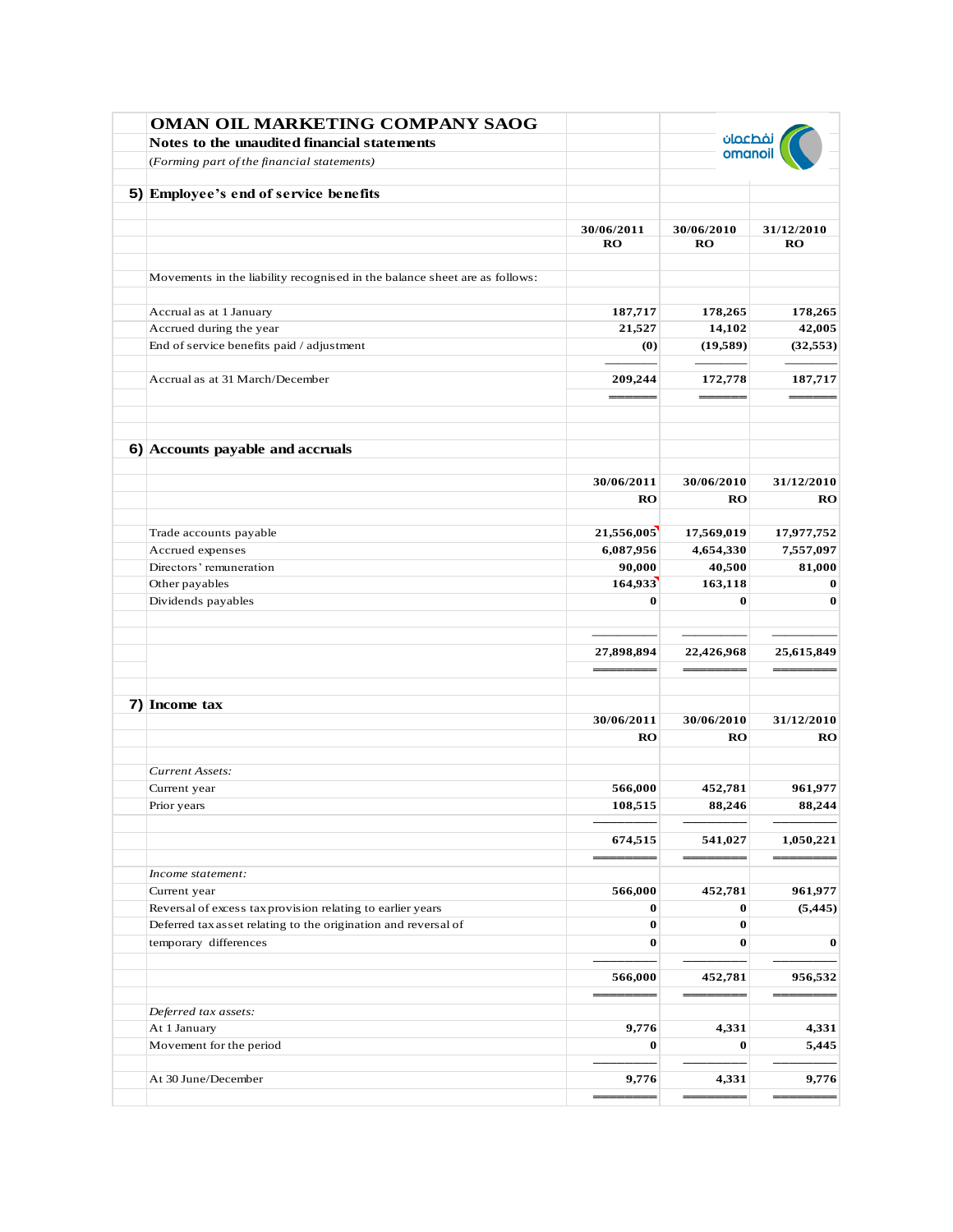| OMAN OIL MARKETING COMPANY SAOG                                     |             |                    |             |
|---------------------------------------------------------------------|-------------|--------------------|-------------|
| Notes to the unaudited financial statements                         |             | نفطعمان<br>omanoil |             |
| (Forming part of the financial statements)                          |             |                    |             |
| 8) Environmental provision                                          |             |                    |             |
|                                                                     | 30/06/2011  | 30/06/2010         | 31/12/2010  |
|                                                                     | <b>RO</b>   | RO                 | RO          |
| Balance as at 1 January                                             | 479,007     | 480,807            | 480,807     |
| Provided during the period                                          | 12,750      | 16,295             | 22,945      |
| Utilised                                                            | (12,750)    | (18,095)           | (24, 745)   |
| Balance as at 31 June/December                                      | 479,007     | 479,007            | 479,007     |
|                                                                     |             |                    |             |
|                                                                     |             |                    |             |
| 9) Employee costs                                                   | 30/06/2011  | 30/06/2010         | 31/12/2010  |
|                                                                     | <b>RO</b>   | RO                 | RO          |
| Wages and salaries                                                  | (812, 236)  | (746,317)          | (1,509,219) |
| Other benefits                                                      | (948, 122)  | (877, 461)         | (1,890,944) |
| Contributions to a defined contribution retirement plan             | (57, 490)   | (53, 924)          | (109, 177)  |
| Increase in liability for unfunded defined benefits retirement plan | (21, 527)   | (14, 102)          | (42,005)    |
|                                                                     | (1,839,376) | (1,691,804)        | (3,551,345) |
| 10) Net finance (charges) income                                    |             |                    |             |
|                                                                     |             |                    |             |
|                                                                     | 30/06/2011  | 30/06/2010         | 31/12/2010  |
|                                                                     | <b>RO</b>   | RO                 | RO          |
| Interest expense                                                    | (38, 469)   | (37, 584)          | (69, 918)   |
| Interest income                                                     | 84,015      | 54,517             | 168,570     |
| Net finance (charges) income                                        | 45,546      | 16,933             | 98,652      |
|                                                                     |             |                    |             |
| 11) Weighted average earnings per share                             |             |                    |             |
|                                                                     | 30/06/2011  | 30/06/2010         | 31/12/2010  |
|                                                                     | <b>RO</b>   | <b>RO</b>          | <b>RO</b>   |
| Net profit for the year after deducting Directors' remuneration     | 4,148,283   | 3,320,396          | 6,862,084   |
|                                                                     |             |                    |             |
| Weighted average number of shares outstanding during the period     | 64,500,000  | 64,500,000         | 64,500,000  |
| Weighted average earnings per share                                 | 0.064       | 0.051              | 0.106       |